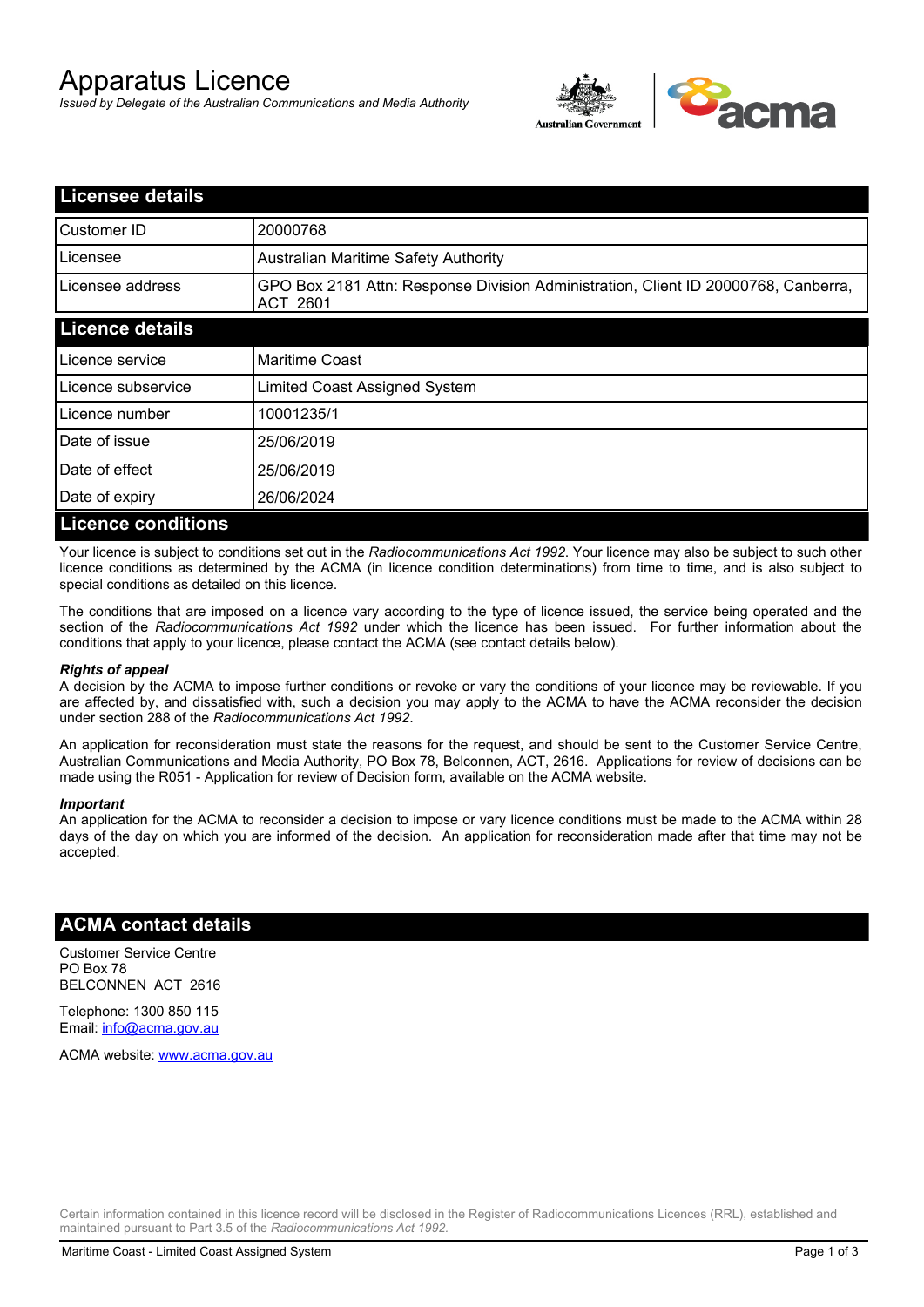# **Advisory Notes applying to licence no.: 10001235/1**

Conditions applicable to the operation of Limited Coast Assigned System authorised under this licence can be found in the Radiocommunications Licence Conditions (Apparatus Licence) Determination and the Radiocommunications Licence Conditions (Maritime Coast Licence) Determination. Copies of these determinations are available from the ACMA and from the ACMA home page (www.acma.gov.au).